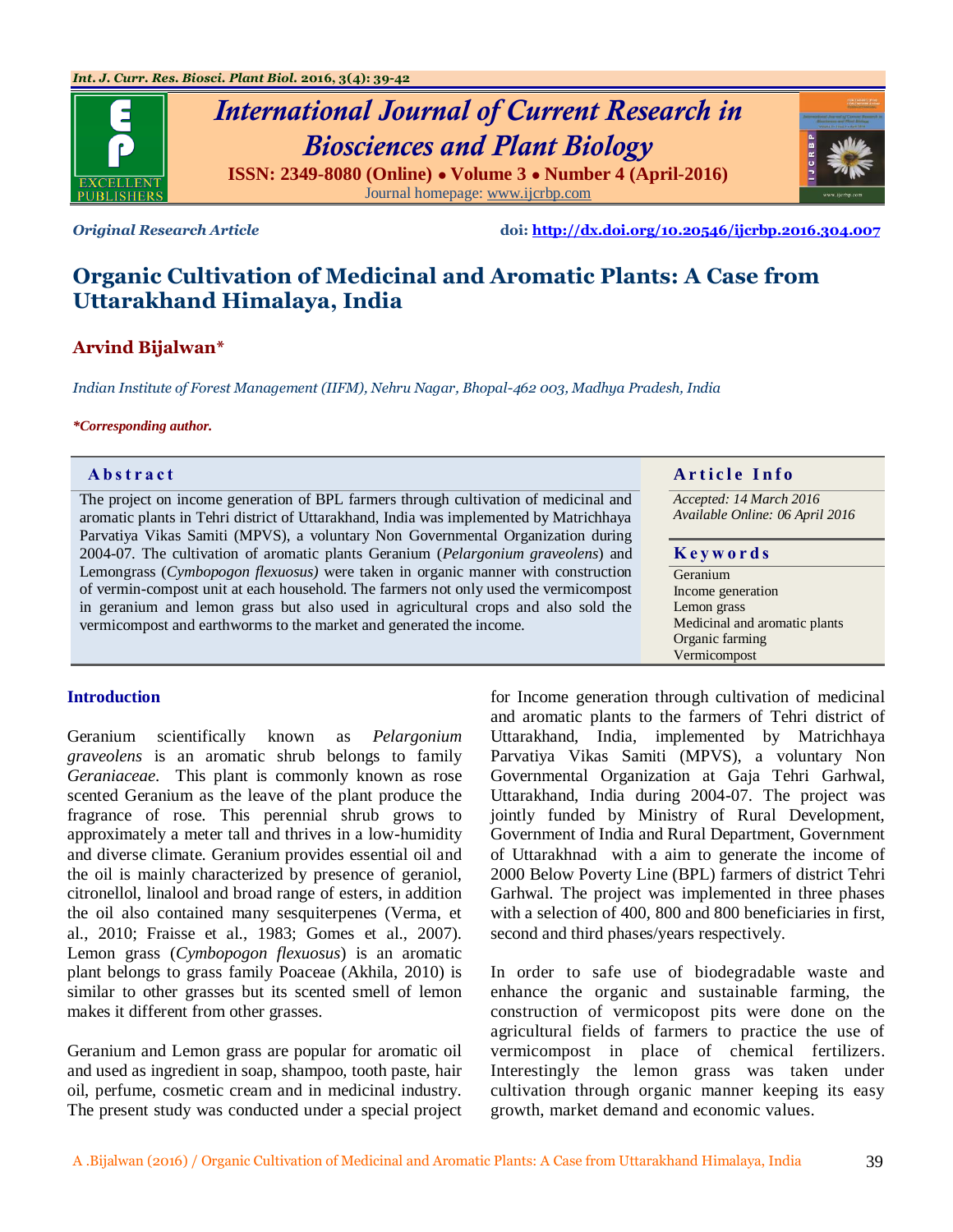#### **Selection of medicinal and aromatic plants**

The different farmers of Below Poverty Line (BPL) were selected from the selected blocks of district Tehri Garhwal, Uttarakhand, India. The concept of the project was to generate the income of rural poor through cultivation of Medicinal and Aromatic Plant. Since the synthetic fertilizer is also being used by the farmers therefore, the sole objective of the project was to organically cultivate the medicinal and aromatic plants. While the project was started a big challenge was to select the medicinal and aromatic crop for the hilly terrain which can grow in the rain-fed area, crop compatible to geographically situation, less hazardous by the wild animals and highly remunerative having good demand and easily salable/marketable by the farmers. In the above context the two important aromatic crops viz Geranium and Lemon grass were finally selected in consultation with the cultivators and scientific community.

### **Selection of beneficiaries and name of SHGs**

The project was implemented in three phases with formation of Self Help Groups (SHG) or *Swayam Sahayata Samuha* of the beneficiaries with the number of beneficiaries varies from 7 to 20 in each SHG including Women, Schedule Caste, Schedule Tribe, Physically disable and other rural poors (BPL). The name of the SHGs was selected on the name of medicinal and aromatic plant and their varieties. The accounts of the SHGs were opened in the nearest bank with the help of President, Voice President and Secretary of the SHG. The name of some important SHGs were- Neelkanthi Swayam Sahayata Samuha- Gaunsari, Kutaki Swayam Sahayata Samuha-Dubakoti, Chirayata Swayam Sahayata Samuha- Pali, Hina Swayam Sahayata Samuha- Bhali, Ashwagandha Swayam Sahayata Samuha- Birogi, Ghritkumari Swayam Sahayata Samuha- Naicholi, Tulsi Swayam Sahayata Samuha-Kulpi, Snajeevani Swayam Sahayata Samuha- Jagethi, Bramhi Swayam Sahayata Samuha- Kathur, Atis Swayam Sahayata Samuha- Bamangaon, Shankpushpi Swayam Sahayata Samuha- Khadwalgaon, Satavari Swayam Sahayata Samuha- Gaind, Ratanjot Swayam Sahayata Samuha- Khand, Arjun Swayam Sahayata Samuha- Tipli, Amaltas Swayam Sahayata Samuha-Rampur, Chitrak Swayam Sahayata Samuha- Kafolgaon, Kedarpati Swayam Sahayata Samuha- Kudi, Koot Swayam Sahayata Samuha- Bamangaon, Kantkari Swayam Sahayata Samuha- Gandi, Giloa Swayam Sahayata Samuha- Nala, Sumaiya Swayam Sahayata

Samuha- Koti, Krishna Swayam Sahayata Samuha- Pali Kakarasari, Chirharit Swayam Sahayata Samuha-Aampata, Banapsa Swayam Sahayata Samuha-Andarphi gaon, Bajradanti Swayam Sahayata Samuha-Dabada, Pipli Swayam Sahayata Samuha- Jaykot, Tejpat Swayam Sahayata Samuha- Falsari likewise Geranium Swayam Sahayata Samuha, Lemongrass Swayam Sahayata Samuha, etc.

### **Trainings and demonstration to the farmers**

### **Mother unit**

Since the Geranium, Lemongrass and medicinal and aromatic plants were new to the farmers therefore, the inhouse training and demonstration were provided constructing a Mother Unit having a centrally located Mother nursery. The Mother Nursery was established in Amaltas Nagar, village Gaind which was the centre part of most of the beneficiaries' villages. The area for mother nursery was taken on lease basis from the villagers covered five hectare (250 nali as per local unit; as 1 hectare  $= 50$  nali). The all works related to field Preparation including maintenance of fields and construction of retaining wall was done with the help of local villagers and provided employment to the local people. The following other facilities were generated in the mother units:

- Nursery beds were prepared
- Establishment of pipe line
- Construction of water tanks and establishment of irrigation system
- Construction of poly houses
- Establishment of shed nets for the initial growth of the seedling
- Mother block of Lemon grass and Geranium was developed for the demonstration purpose
- The other medicinal plants/seedlings were established
- Vermicompost pits were Constructed for demonstration
- Development of Micro irrigation system
- High teach mist chamber
- Unit for preparation of slips, cuttings and poly bag plants

#### **Resource Center**

The Resource Centers were also developed having area of about one hectare (50 nali) in the region basis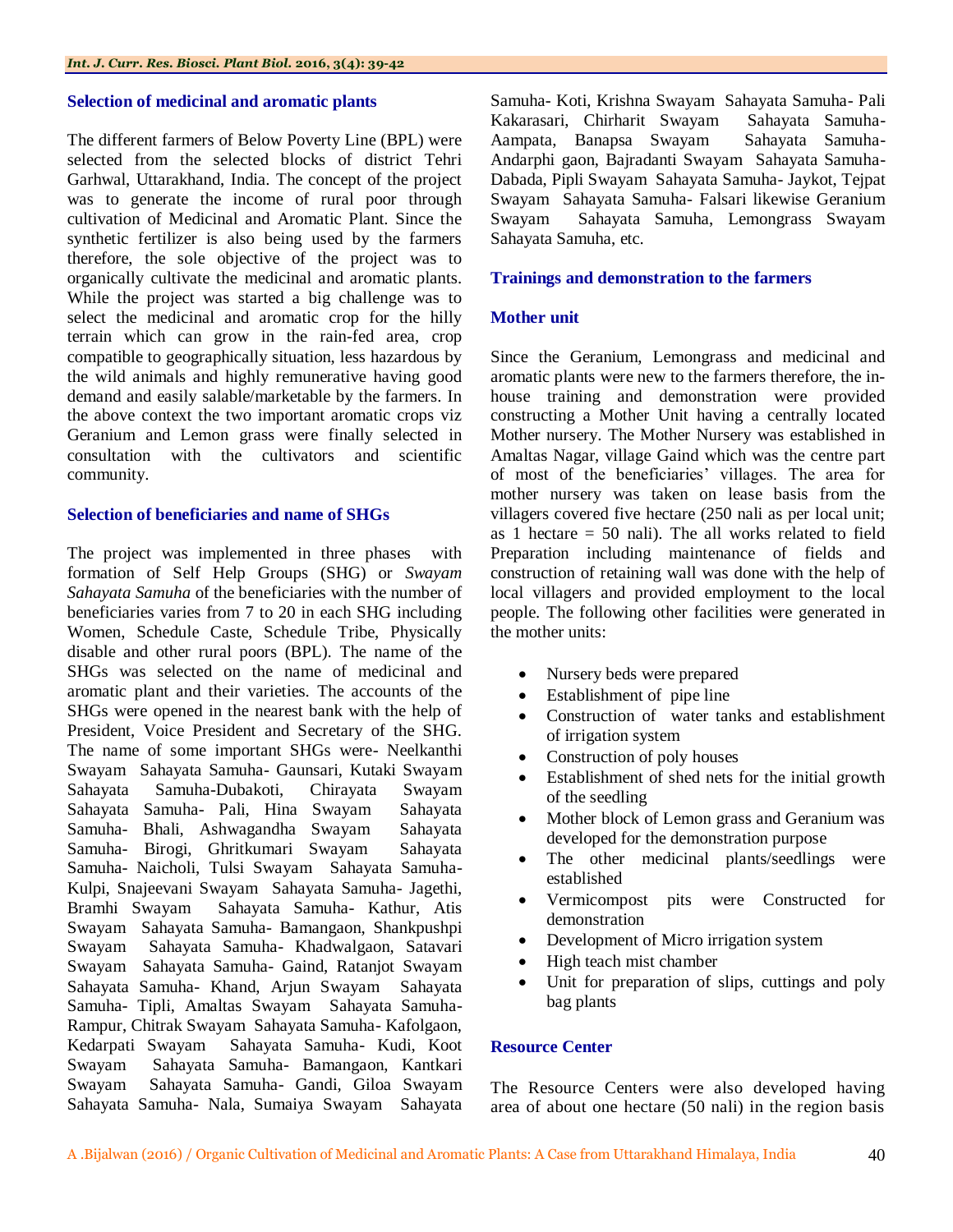to provide training and demonstration to the farmers in the nearest area from their villages. In the resource centers the technical resource persons were also recruited to train the farmers. The resource persons were selected who can speak in local language (Garhwali) however the trainings and exposure visits were also provided to the resource persons in different research and training centers of Medicinal plants.

# **Training and exposure visits to BPL farmers/ beneficiaries**

Almost all the farmers were given training and exposure visits to different medicinal plant research centre and Institutions, moreover complete training to the beneficiaries were given in Mother Nursery, Amaltas Nagar with the experts invited from different medicinal research centre, Institutes and Universities.

### **Support provided to the farmers and activities on the farmers field**

The technical support was provided to the farmers for preparation of their filed as per the following steps:

- Soil samples testing of beneficiaries' field was done.
- Provided technical know-how in ploughing and bed preparation at beneficiaries field.
- Supply of organic insecticide, pesticide, *etc.*
- Supplied of vermicompost (kechua khad) in the initial stage.
- Distributed Geranium cutting/rooted seedlings and Lemongrass slips to the beneficiaries as per the land spared for the cultivation on their farmland.

## **Construction of vermicompost unit**

The Cemented Vermicompost pits made-up of bricks were constructed on the agricultural field of every selected farmer. The pits were constructed in modern pattern with two partitions each comprised of 10 ft in length, 3 ft in width and 1.75 ft in height. The required amount of red earthworms (*Eisenia fetida*) was also provided to the farmers. In order to maintain the humidity in the pit and to protect it from direct sunlight and rainfall the pits were covered with proper clothing provided by the MPVS organization. The frequent advises were also given to the farmer for making pits suitable for speedy decomposition of raw material.

#### **The experience and income generation by the farmers**

The area of Garhwal Himalayan region is predominated by rainfed situation (depend upon rain only for irrigation) and no other alternative of irrigation are usually available there. In the initial phase the farmers were little hesitant when they invited to cultivate the Geranium, Lemongrass and other medicinal and aromatic plants on their farm land, however, after acquainted with the medicinal plants and technology involved in the cultivation of these plants (Geranium and Lemon grass) they expressed their willingness to cultivate in the more area/land. The reason being, the aromatic plants were very easy to cultivate, having good production potential. The vermicompost, was a new intervention to the farmers but when they trained and seen the effect of vermin-compost on growth and development of plants, also appreciated it and applied the vermin-compost in their agricultural crops too.

Every SHG with 7 to 20 farmers/beneficiaries in each group cultivated the Geranium and lemongrass using vermin-compost (organic cultivation) as fertilizer. The farmers cultivated the Geranium and lemongrass and produced significant amount of Geranium and lemongrass herbage. The farmers also sold the Geranium cuttings and Lemongrass slips as planting material and earned handsome amount. The farmers also earned the money through selling vermicompost and red earthworms. This project was proved good for the farmers of rainfed areas where the productivity is very low and the farmers are busy in the agricultural activities all through the year and hardly earn the money to make them self-sufficient.

#### **Conflict of interest statement**

Author declares that he has no conflict of interest.

#### **Acknowledgements**

The author is grateful to the Ministry of Rural Development, Government of India and Department of Rural Development, Government of Uttarakhand for jointly funded the project titled "Rural employment assurance through entrepreneurship development in cultivation of medicinal and aromatic plant in Uttaranchal" under SGSY special project scheme to Matrichhya Parvatiya Vikash Samiti (MPVS), Gaja, Tehri Garhwal, Uttarakhand, India. The author is extremely thankful to Mr. Aditya Kothari, Chairman,